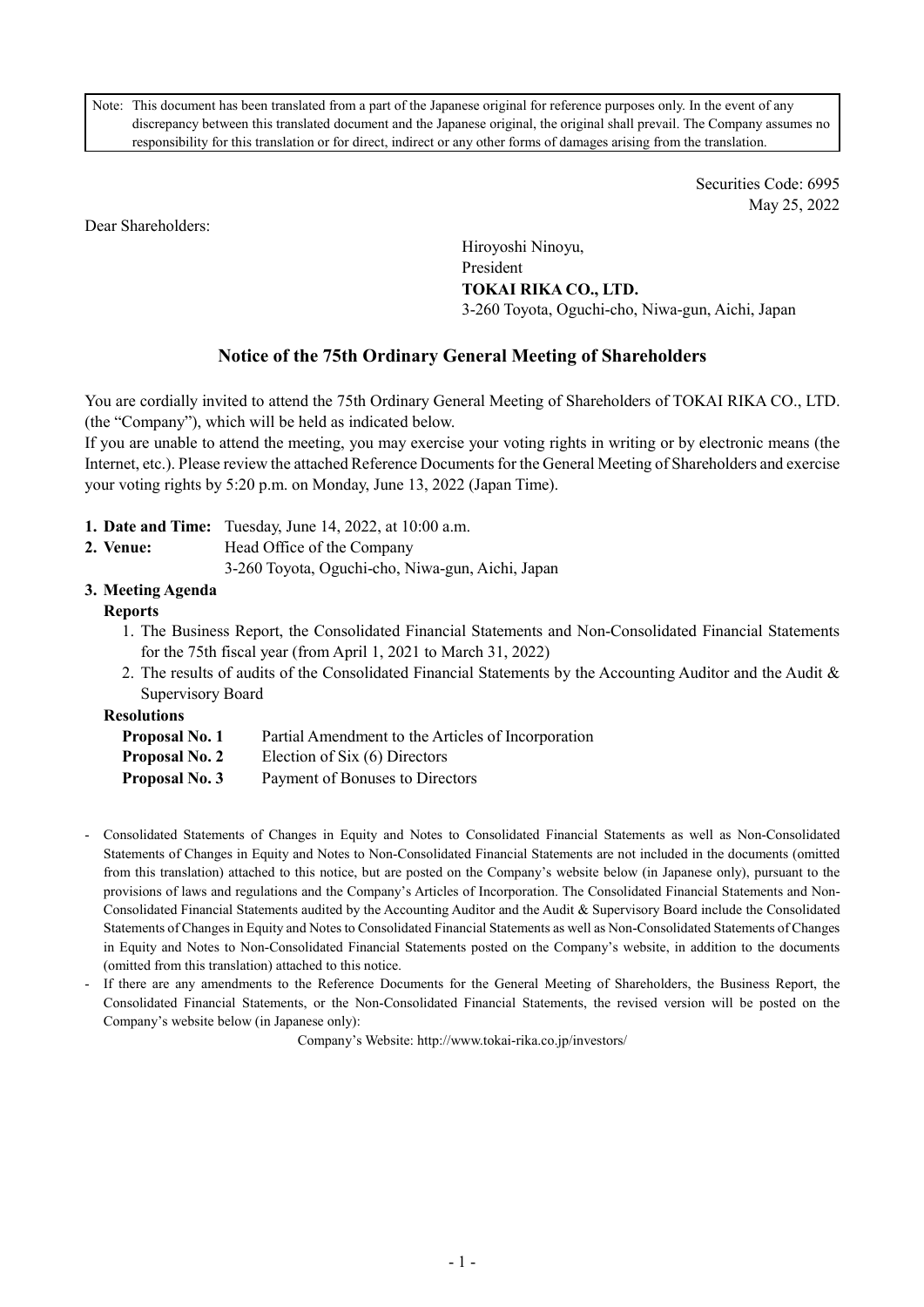## **Reference Documents for the General Meeting of Shareholders**

## **Proposal No. 1** Partial Amendment to the Articles of Incorporation

- 1. Reasons for amendment
	- (1) To develop flexible and agile business activities, and to clarify its purpose of business while preparing for the expansion of the Company's line of business and the future development of its business, the Company will add business purposes to be stipulated in Article 2 of the Articles of Incorporation.
	- (2) The revised provisions stipulated in the proviso of Article 1 of the Supplementary Provisions of The Act Partially Amending the Companies Act (Act No.70 of 2019) shall take effect on September 1, 2022. Therefore, in order to prepare for the introduction of a system for the electronic provision of materials for the General Meeting of Shareholders, the Company proposes to amend Article 17 of the Articles of Incorporation as follows, and to establish Supplementary Provisions regarding the effective date of these amendments, etc.
		- 1. Article 17, Paragraph 1 of the proposed amendment provides that the Company will take measures to provide the information contained in the Reference Documents for the General Meeting of Shareholders, etc., electronically.
		- 2. Article 17, Paragraph 2 of the proposed amendment establishes a provision to limit the scope of matters to be included in the documents to be delivered to shareholders who have requested hard copies of such documents.
		- 3. The provision (Article 17 of the present Articles of Incorporation) regarding Internet disclosure and deemed provision of Reference Documents for the General Meeting of Shareholders, etc. will be deleted as it is no longer necessary.

# 2. Description of the amendment

The amendment is described below.

|                                                                                                                                                                                                              | (The proposed amendment is underlined) |  |  |  |  |
|--------------------------------------------------------------------------------------------------------------------------------------------------------------------------------------------------------------|----------------------------------------|--|--|--|--|
| The Present Articles of Incorporation                                                                                                                                                                        | Proposed Amendment                     |  |  |  |  |
| Chapter 1 General Provisions                                                                                                                                                                                 | Chapter 1 General Provisions           |  |  |  |  |
| (Purpose)                                                                                                                                                                                                    | (Purpose)                              |  |  |  |  |
| Article 2. The purpose of the Company shall be to engage in the<br>following business activities:                                                                                                            | Article 2.<br>(Unchanged)              |  |  |  |  |
| 1. Manufacture and sale of parts for automobiles, industrial<br>vehicles, and transport equipment                                                                                                            | 1. (Unchanged)                         |  |  |  |  |
| 2. Manufacture and sale of general electrical and electronic<br>equipment and parts thereof                                                                                                                  | 2. (Unchanged)                         |  |  |  |  |
| 3. Manufacture and sale of general machinery and parts<br>thereof                                                                                                                                            | 3. (Unchanged)                         |  |  |  |  |
| Manufacture and sale of medical devices, nursing care<br>products and parts thereof                                                                                                                          | (Unchanged)<br>4.                      |  |  |  |  |
| 5. Provision of services, development of software, and<br>manufacture and sale of equipment and systems for<br>information communication                                                                     | 5. (Unchanged)                         |  |  |  |  |
| 6. Generation of electricity from renewable energy, and<br>supply and sale of electricity                                                                                                                    | (Unchanged)<br>6.                      |  |  |  |  |
| 7. Manufacture, sale, provision of service of lifestyle-<br>related products for intellectual education, health<br>management, cooking, sports, leisure, disaster<br>prevention, crime prevention and others | (Unchanged)<br>7.                      |  |  |  |  |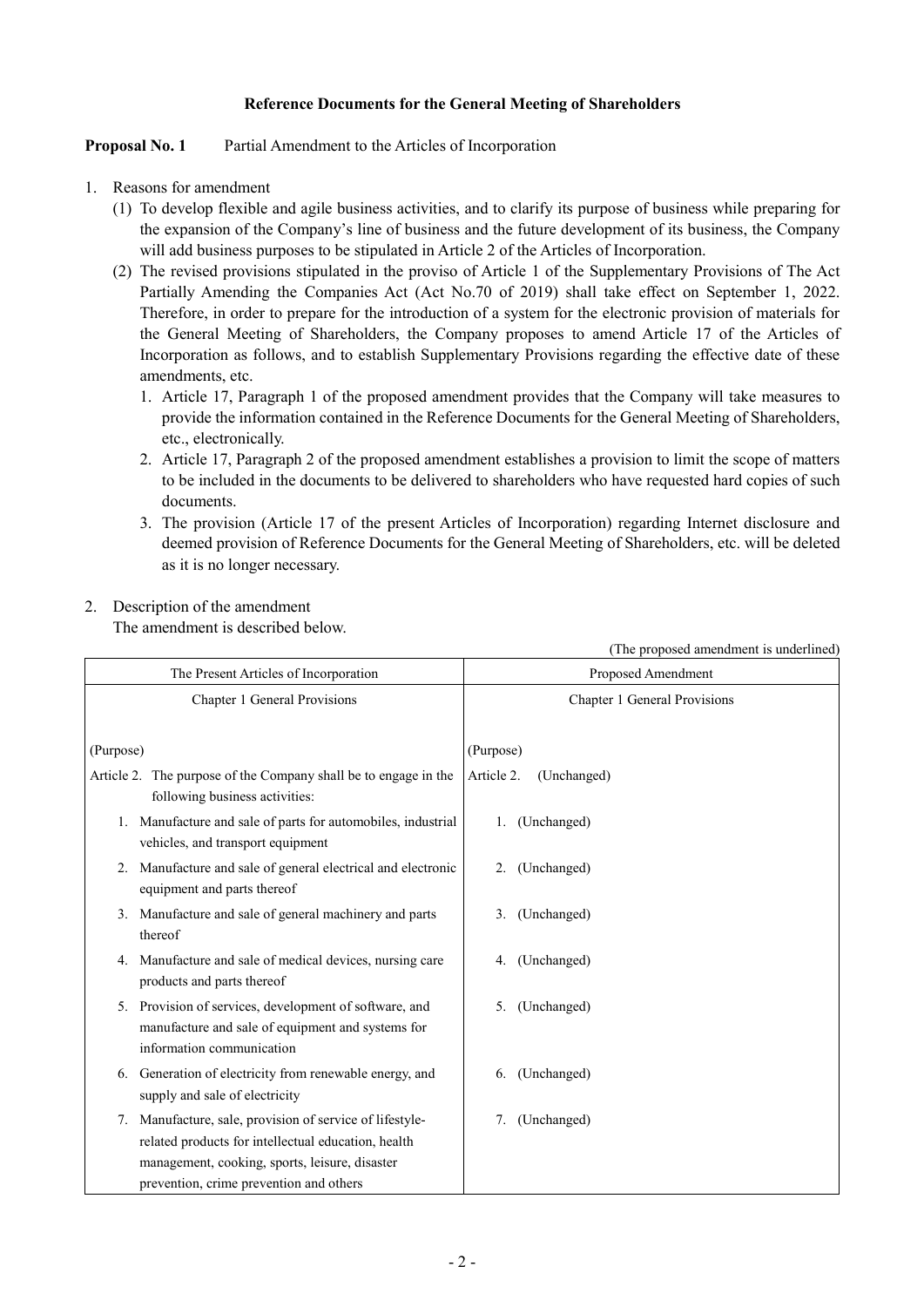| The Present Articles of Incorporation                                                             | Proposed Amendment                                                                                                          |
|---------------------------------------------------------------------------------------------------|-----------------------------------------------------------------------------------------------------------------------------|
| (To be newly established)                                                                         | 8. Production, processing, and sale of agricultural                                                                         |
|                                                                                                   | products, etc.                                                                                                              |
| (To be newly established)                                                                         | Management of restaurants                                                                                                   |
| (To be newly established)                                                                         | 10. Management of facilities for school children, nursery                                                                   |
|                                                                                                   | schools, and day care centers                                                                                               |
| 8. All businesses that are incidental to those mentioned in                                       | 11. All businesses that are incidental to those mentioned in                                                                |
| the preceding items                                                                               | the preceding items                                                                                                         |
|                                                                                                   |                                                                                                                             |
| Chapter 3 General Meeting of Shareholders                                                         | Chapter 3 General Meeting of Shareholders                                                                                   |
|                                                                                                   |                                                                                                                             |
| (Internet Disclosure and Deemed Provision of Reference                                            | (Deleted)                                                                                                                   |
| Documents for the General Meeting of Shareholders, Etc.)                                          |                                                                                                                             |
| Article 17. When the Company convenes a General Meeting of                                        |                                                                                                                             |
| Shareholders, if it discloses information that is to be                                           |                                                                                                                             |
| stated or indicated in the Reference Documents for the                                            |                                                                                                                             |
| General Meeting of Shareholders, Business Report,<br>Non-Consolidated Financial Statements and/or |                                                                                                                             |
| Consolidated Financial Statements through the                                                     |                                                                                                                             |
| Internet in accordance with the provisions prescribed                                             |                                                                                                                             |
| by the Ministry of Justice Order, it may be deemed                                                |                                                                                                                             |
| that the Company has provided this information to                                                 |                                                                                                                             |
| shareholders.                                                                                     |                                                                                                                             |
| (To be newly established)                                                                         | (Measures for Electronic Provision, Etc.)                                                                                   |
|                                                                                                   | Article 17.                                                                                                                 |
|                                                                                                   | (i) When convening a General Meeting of Shareholders,                                                                       |
|                                                                                                   | the Company shall take measures to provide the                                                                              |
|                                                                                                   | information contained in the Reference Documents for                                                                        |
|                                                                                                   | the General Meeting of Shareholders, etc. electronically.                                                                   |
|                                                                                                   | (ii) The Company may exclude all or part of the matters for                                                                 |
|                                                                                                   | which electronic provision measures are taken that are                                                                      |
|                                                                                                   | stipulated by the applicable Ministry of Justice Order in<br>the documents to be delivered to shareholders who have         |
|                                                                                                   | made a request for delivery of documents by the record                                                                      |
|                                                                                                   | date for voting rights.                                                                                                     |
| (To be newly established)                                                                         | (Supplementary Provisions)                                                                                                  |
| (To be newly established)                                                                         | The deletion of Article 17 (Internet Disclosure and<br>1                                                                    |
|                                                                                                   | Deemed Provision of Reference Documents for the                                                                             |
|                                                                                                   | General Meeting of Shareholders, Etc.) of the Articles of                                                                   |
|                                                                                                   | Incorporation prior to amendment and the establishment                                                                      |
|                                                                                                   | of Article 17 (Measures for Electronic Provision, Etc.)                                                                     |
|                                                                                                   | after amendment shall take effect on September 1, 2022                                                                      |
|                                                                                                   | ("Effective Date"), which is the date of enforcement of the<br>revised provisions stipulated in the proviso of Article 1 of |
|                                                                                                   |                                                                                                                             |
|                                                                                                   | the Supplementary Provisions of The Act Partially                                                                           |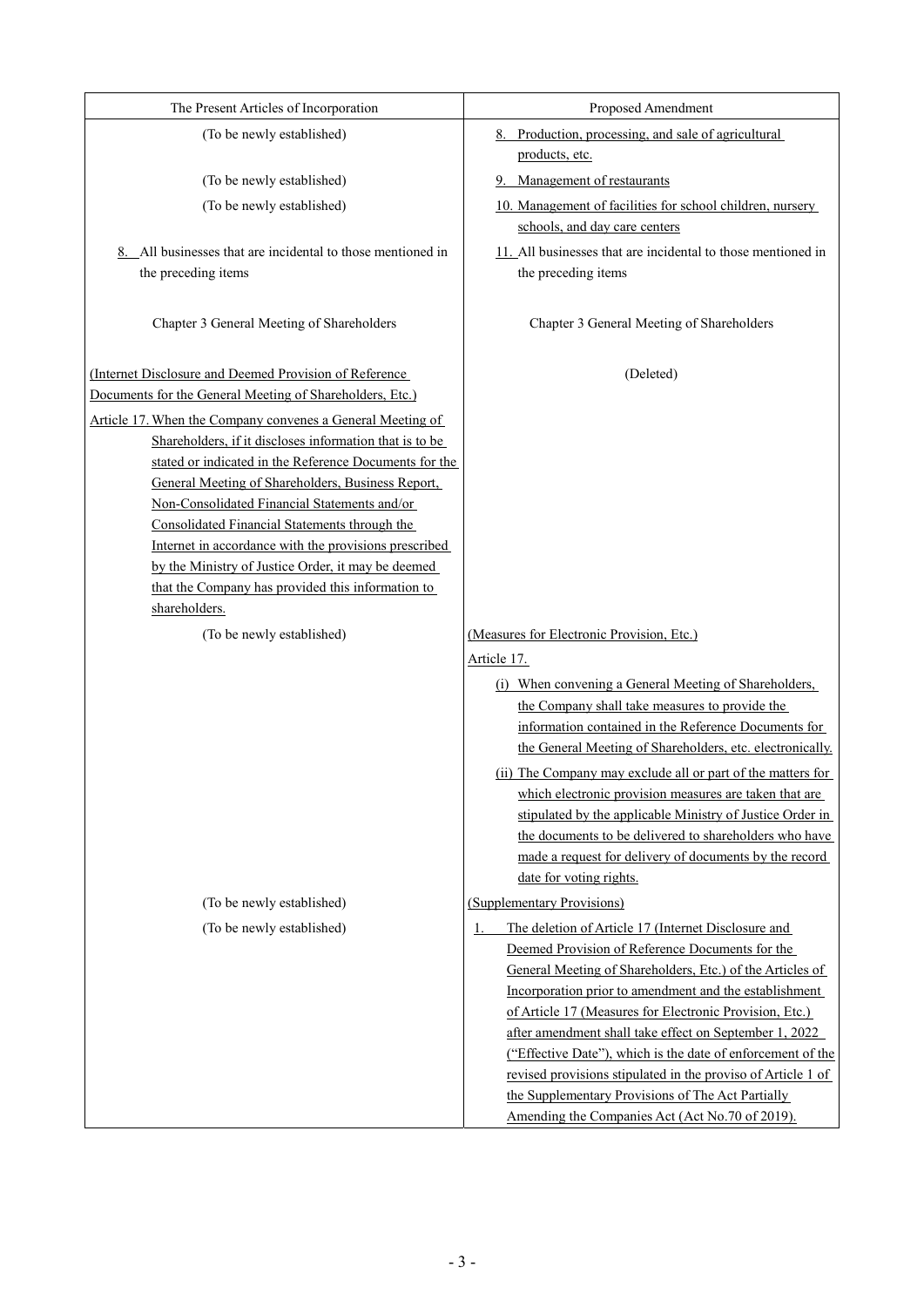| The Present Articles of Incorporation | Proposed Amendment                                                                                                                                                                                                                                                                                          |
|---------------------------------------|-------------------------------------------------------------------------------------------------------------------------------------------------------------------------------------------------------------------------------------------------------------------------------------------------------------|
|                                       | Notwithstanding the provisions of the preceding<br>paragraph, Article 17 (Internet Disclosure and Deemed<br>Provision of Reference Documents for the General<br>Meeting of Shareholders, Etc.) of the Articles of                                                                                           |
|                                       | Incorporation prior to amendment shall remain in force<br>with respect to any General Meeting of Shareholders held<br>on a date within six (6) months of the Effective Date.<br>These Supplementary Provisions shall be deleted on the<br>3.<br>date after six $(6)$ months have elapsed from the Effective |
|                                       | Date or three $(3)$ months have elapsed from the date of the<br>General Meeting of Shareholders set forth in the<br>preceding paragraph, whichever comes later.                                                                                                                                             |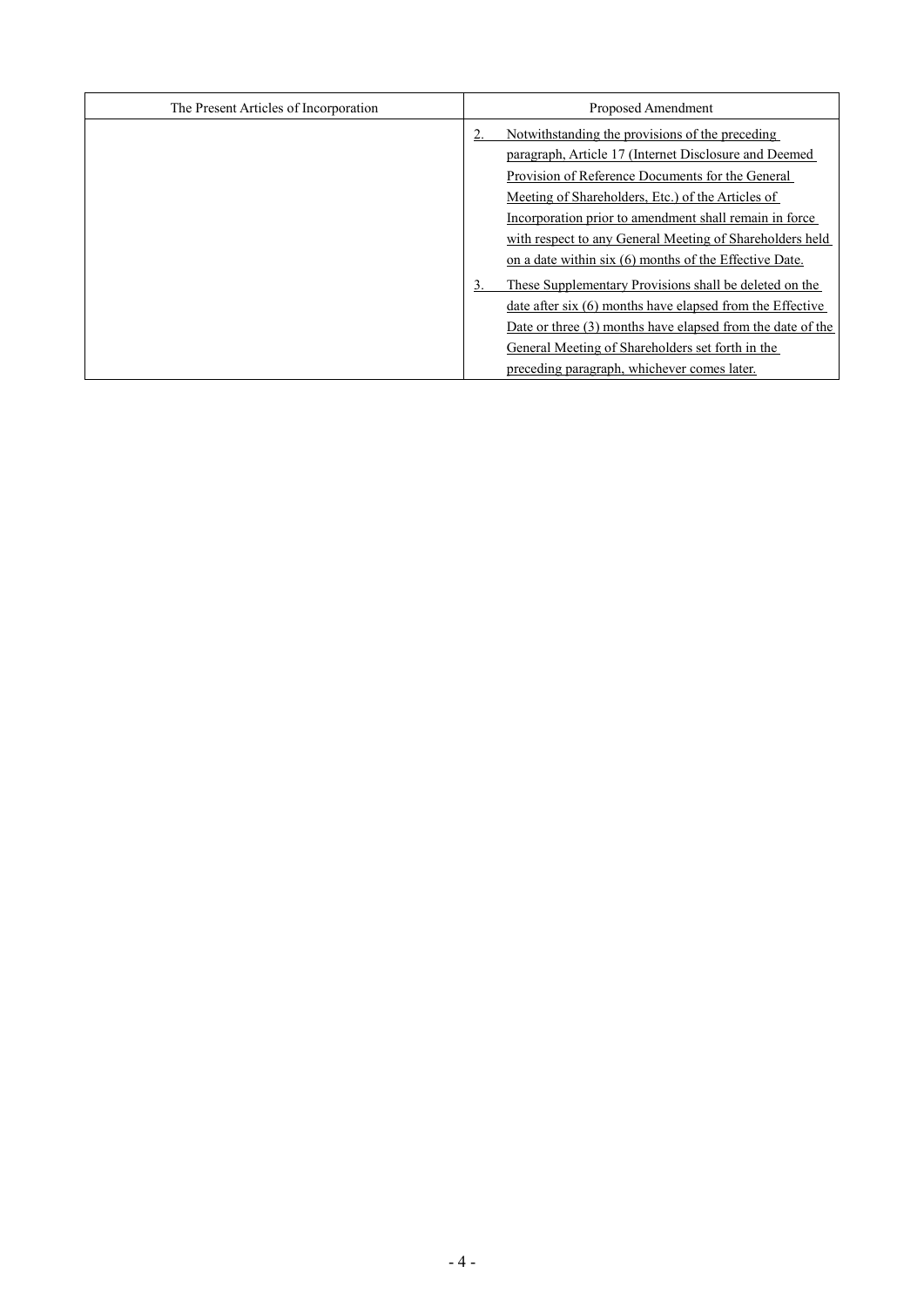## **Proposal No. 2** Election of Six (6) Directors

At the conclusion of this Ordinary General Meeting of Shareholders, the terms of office of all six (6) currently serving Directors will expire. Therefore, the Company proposes the election of six (6) Directors.

Before submitting this proposal to this Ordinary General Meeting of Shareholders, the Nomination Committee, which is chaired by an Outside Director, has deliberated and reported on the matter.

The candidates for Director are as follows:

| Candidate<br>No. |              | Name             |                                                 | Current position                                           |
|------------------|--------------|------------------|-------------------------------------------------|------------------------------------------------------------|
|                  | Reelection   | Hiroyoshi Ninoyu |                                                 | Director, Member of the Board, President                   |
| 2                | Reelection   | Koki Sato        |                                                 | Director, Member of the Board, Executive Vice<br>President |
| 3                | Reelection   | Hiroshi Nishida  |                                                 | Director, Member of the Board, Corporate Officer           |
| 4                | Reelection   | Kei Fujioka      | <b>Outside Director</b><br>Independent Director | Director, Member of the Board                              |
| 5                | Reelection   | Shoji Tsuzuki    | <b>Outside Director</b><br>Independent Director | Director, Member of the Board                              |
| 6                | New election | Minako Miyama    | <b>Outside Director</b><br>Independent Director |                                                            |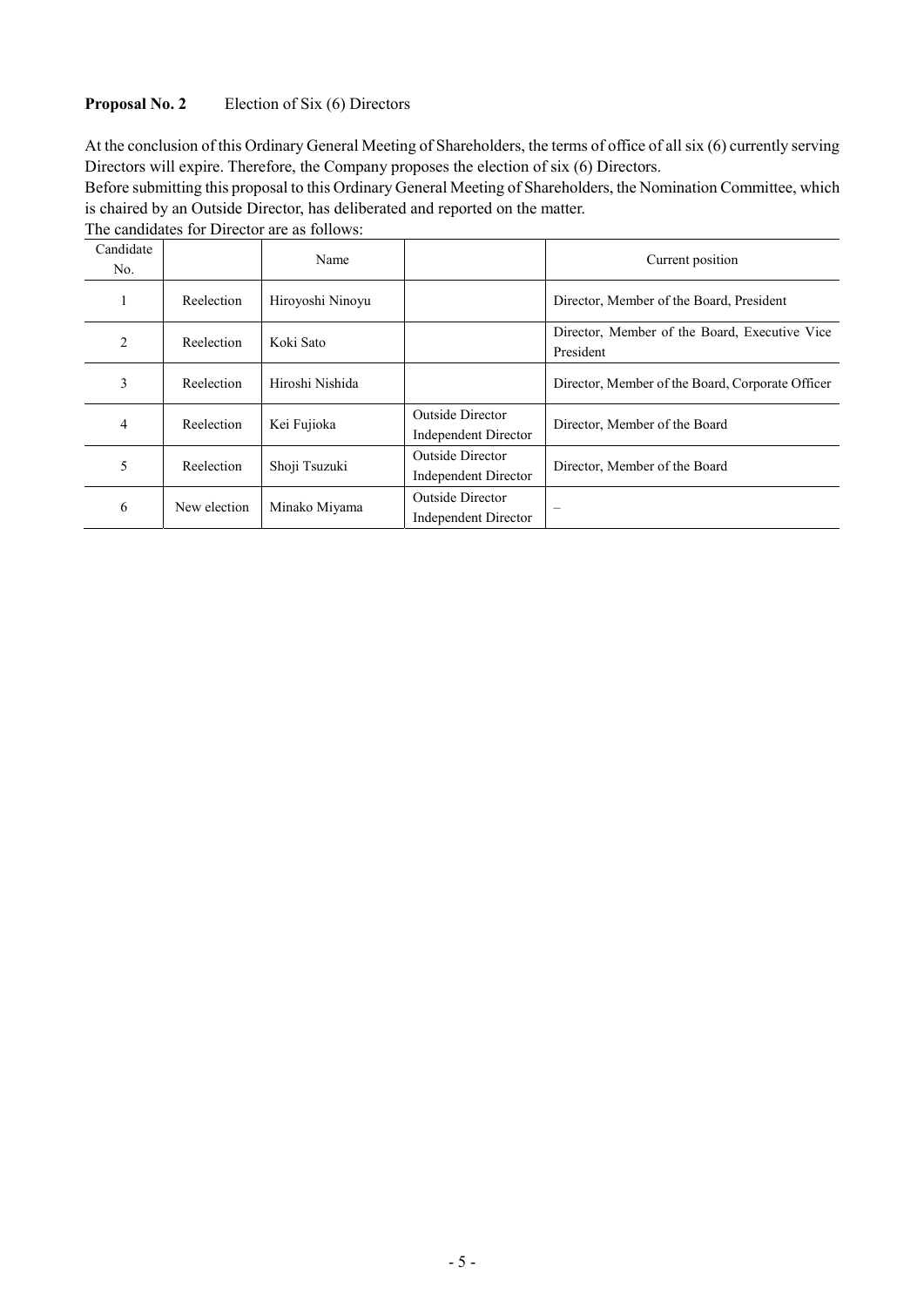| Candidate<br>No. | Name<br>(Date of birth)                     | Career summary, position and responsibility                      | Number of the<br>Company's shares                                                                                        |               |  |  |
|------------------|---------------------------------------------|------------------------------------------------------------------|--------------------------------------------------------------------------------------------------------------------------|---------------|--|--|
|                  |                                             |                                                                  | owned                                                                                                                    |               |  |  |
|                  |                                             | Apr. 1984                                                        | Joined Toyota Motor Corporation                                                                                          |               |  |  |
|                  |                                             | Apr. 2017                                                        | Managing Officer                                                                                                         |               |  |  |
|                  |                                             | Jan. 2020                                                        | Executive Vice President of the Company                                                                                  |               |  |  |
|                  |                                             | <b>June 2020</b>                                                 | President (current position)                                                                                             |               |  |  |
|                  | Hiroyoshi Ninoyu                            |                                                                  | [Reasons for the nomination as a candidate for Director]<br>Hiroyoshi Ninoyu has experience at Toyota Motor Corporation, |               |  |  |
| 1                | (January 2, 1962)                           |                                                                  | 19,100 shares                                                                                                            |               |  |  |
|                  | Reelection                                  |                                                                  | having been engaged at overseas production divisions and<br>production control divisions, and also in vehicle production |               |  |  |
|                  |                                             |                                                                  |                                                                                                                          |               |  |  |
|                  |                                             |                                                                  | plant management. Since June 2020, he has utilized his<br>abundant experience and expertise to lead the management team  |               |  |  |
|                  |                                             | as President of the Company. We request his election as          |                                                                                                                          |               |  |  |
|                  |                                             | Director.                                                        |                                                                                                                          |               |  |  |
|                  |                                             | Apr. 1982                                                        | Joined the Company                                                                                                       |               |  |  |
|                  |                                             | Jan. 2006                                                        | General Manager, Safety Engineering Division,<br>Safety Business Group                                                   |               |  |  |
|                  |                                             | <b>June 2008</b>                                                 | Vice President of Quality Safety Systems                                                                                 |               |  |  |
|                  |                                             |                                                                  | Company (currently TRQSS, Inc.)                                                                                          |               |  |  |
|                  |                                             | June 2010                                                        | Director, Member of the Board of the Company                                                                             |               |  |  |
|                  |                                             | June 2011                                                        | Corporate Officer                                                                                                        |               |  |  |
|                  |                                             | June 2013                                                        | Managing Director, Member of the Board                                                                                   |               |  |  |
|                  |                                             | June 2016                                                        | Senior Managing Director, Member of the                                                                                  |               |  |  |
|                  | Koki Sato<br>(March 19, 1960)<br>Reelection |                                                                  | Board                                                                                                                    |               |  |  |
| $\overline{2}$   |                                             | June 2018                                                        | Director, Member of the Board, Executive Vice<br>President (current position)                                            | 19,700 shares |  |  |
|                  |                                             |                                                                  | [Significant concurrent positions outside the Company]                                                                   |               |  |  |
|                  |                                             | Chairman of the Board of TRAM, Inc.                              |                                                                                                                          |               |  |  |
|                  |                                             | [Reasons for the nomination as a candidate for Director]         |                                                                                                                          |               |  |  |
|                  |                                             |                                                                  | Koki Sato has insight as a corporate manager and experience                                                              |               |  |  |
|                  |                                             |                                                                  | and a track record in business management and overseas                                                                   |               |  |  |
|                  |                                             | production bases mainly in Sales and Safety Business Group of    |                                                                                                                          |               |  |  |
|                  |                                             | the Company. We request his election as Director to have his     |                                                                                                                          |               |  |  |
|                  |                                             |                                                                  | abundant experience, expertise and insight reflected in the                                                              |               |  |  |
|                  |                                             |                                                                  | management of the Company.                                                                                               |               |  |  |
|                  |                                             | Apr. 1983                                                        | Joined Toyota Motor Corporation                                                                                          |               |  |  |
|                  |                                             | Jan. 2011                                                        | Senior Vice President of Toyota Motor Sales,<br>U.S.A., Inc.                                                             |               |  |  |
|                  |                                             | Jan. 2015                                                        | Associate Director of the Company                                                                                        |               |  |  |
|                  |                                             | June 2015                                                        | Corporate Officer                                                                                                        |               |  |  |
|                  |                                             | June 2018                                                        | Director, Member of the Board (current                                                                                   |               |  |  |
|                  |                                             |                                                                  | position)                                                                                                                |               |  |  |
|                  |                                             | Apr. 2019                                                        | Managing Officer                                                                                                         |               |  |  |
|                  | Hiroshi Nishida                             | Jan. 2020                                                        | Corporate Officer (current position)                                                                                     |               |  |  |
| 3                | (September 13, 1959)                        | [Responsibility]                                                 |                                                                                                                          | 14,200 shares |  |  |
|                  | Reelection                                  |                                                                  | General Manager, Business Administration Group                                                                           |               |  |  |
|                  |                                             |                                                                  | <b>Diversity Promotion Department</b>                                                                                    |               |  |  |
|                  |                                             | [Reasons for the nomination as a candidate for Director]         |                                                                                                                          |               |  |  |
|                  |                                             | Hiroshi Nishida has experience and a track record in business of |                                                                                                                          |               |  |  |
|                  |                                             | the Company in general in addition to deep expertise in finance  |                                                                                                                          |               |  |  |
|                  |                                             | and accounting and business administration in general at Toyota  |                                                                                                                          |               |  |  |
|                  |                                             | Motor Corporation and the Company. We request his election as    |                                                                                                                          |               |  |  |
|                  |                                             | Director to have his abundant experience, expertise and insight  |                                                                                                                          |               |  |  |
|                  |                                             |                                                                  | reflected in the management of the Company.                                                                              |               |  |  |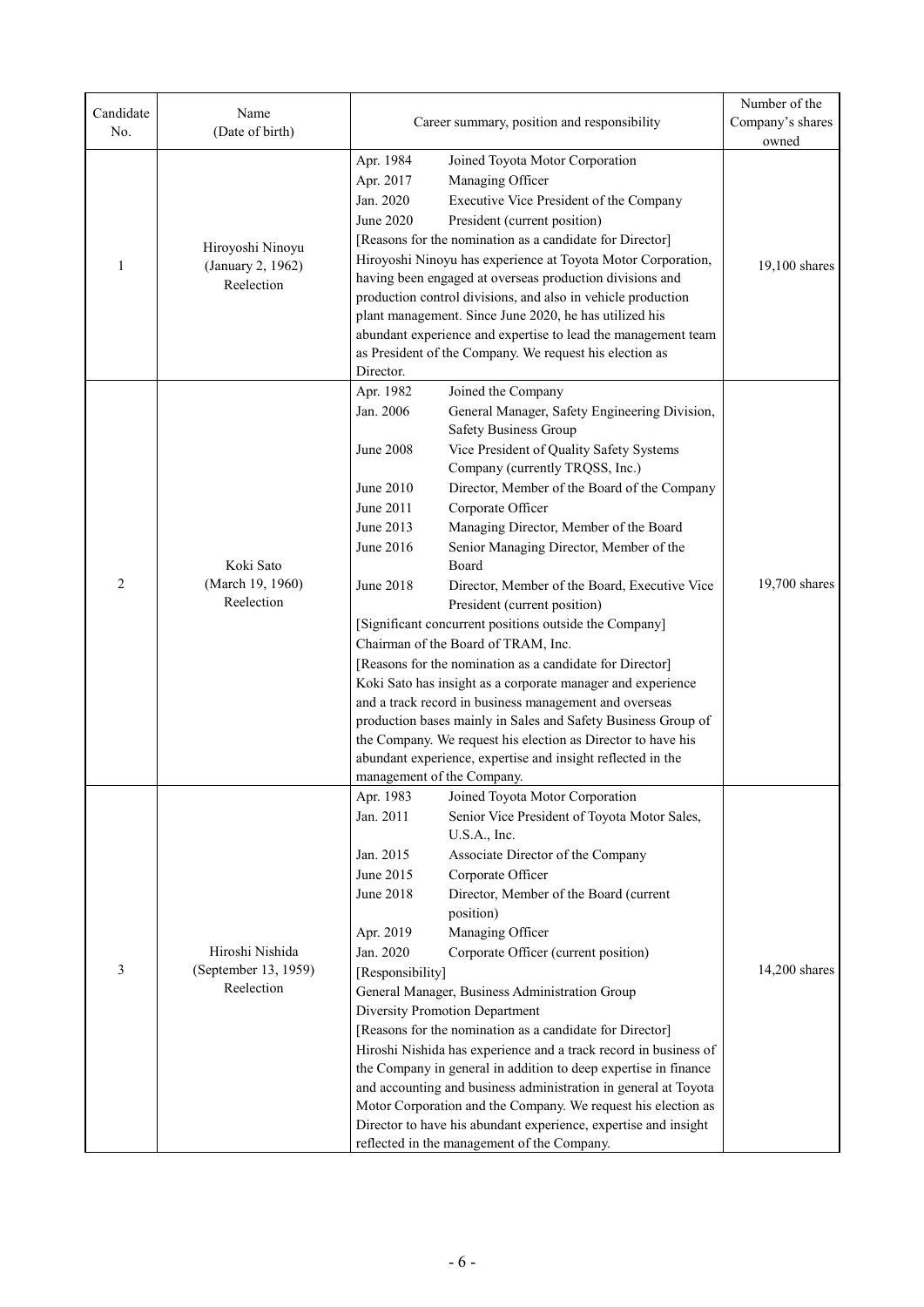|                |                             | Apr. 1977                                                       | Joined MITSUI-SOKO Co., Ltd.                                    |            |  |  |
|----------------|-----------------------------|-----------------------------------------------------------------|-----------------------------------------------------------------|------------|--|--|
|                |                             | June 2012                                                       | President and CEO                                               |            |  |  |
|                |                             | June 2014                                                       | President and CEO of MITSUI-SOKO                                |            |  |  |
|                |                             |                                                                 | HOLDINGS Co., Ltd.                                              |            |  |  |
|                |                             | June 2017                                                       | Outside Director, Member of the Board of the                    |            |  |  |
|                |                             |                                                                 | Company (current position)                                      |            |  |  |
|                |                             | June 2017                                                       | Advisor of MITSUI-SOKO HOLDINGS Co.,                            |            |  |  |
|                | Kei Fujioka                 |                                                                 | Ltd.                                                            |            |  |  |
|                | (December 23, 1953)         | June 2021                                                       | Retired as Advisor of MITSUI-SOKO                               |            |  |  |
| $\overline{4}$ | Reelection                  |                                                                 | HOLDINGS Co., Ltd. (current position)                           | 0 shares   |  |  |
|                | <b>Outside Director</b>     |                                                                 | [Reasons for the nomination as a candidate for Outside Director |            |  |  |
|                | <b>Independent Director</b> | and expected role]                                              |                                                                 |            |  |  |
|                |                             |                                                                 | Kei Fujioka has abundant knowledge in corporate management      |            |  |  |
|                |                             |                                                                 | and other areas and abundant experience in logistics at MITSUI- |            |  |  |
|                |                             |                                                                 | SOKO HOLDINGS Co., Ltd. We request his election as Outside      |            |  |  |
|                |                             |                                                                 | Director as we expect that he will utilize his abundant         |            |  |  |
|                |                             |                                                                 | experience, expertise and insight for management in general,    |            |  |  |
|                |                             | primarily in logistics division, by supervising and providing   |                                                                 |            |  |  |
|                |                             | advice concerning the execution of business of the Company      |                                                                 |            |  |  |
|                |                             |                                                                 | from a professional perspective.                                |            |  |  |
|                |                             | Apr. 1983                                                       | Joined Nippondenso Co., Ltd. (currently                         |            |  |  |
|                |                             |                                                                 | DENSO CORPORATION)                                              |            |  |  |
|                |                             | Apr. 2008                                                       | Head of Human Resources Division                                |            |  |  |
|                |                             | June 2010                                                       | <b>Executive Director</b>                                       |            |  |  |
|                | Shoji Tsuzuki               | June 2018                                                       | Director, Member of the Board, Senior                           |            |  |  |
|                |                             |                                                                 | <b>Executive Director</b>                                       |            |  |  |
|                |                             | June 2020                                                       | Senior Executive Officer (current position)                     |            |  |  |
|                |                             | June 2021                                                       | Outside Director, Member of the Board of the                    |            |  |  |
|                | (April 29, 1959)            |                                                                 | Company (current position)                                      |            |  |  |
| 5              | Reelection                  | [Significant concurrent positions outside the Company]          |                                                                 | 500 shares |  |  |
|                | Outside Director            |                                                                 | Senior Executive Officer of DENSO CORPORATION                   |            |  |  |
|                | <b>Independent Director</b> | [Reasons for the nomination as a candidate for Outside Director |                                                                 |            |  |  |
|                |                             | and expected role]                                              |                                                                 |            |  |  |
|                |                             |                                                                 | Shoji Tsuzuki has abundant knowledge and experience in areas    |            |  |  |
|                |                             |                                                                 | such as sales, human resources, purchasing and IT divisions at  |            |  |  |
|                |                             |                                                                 | DENSO CORPORATION. We request his election as Outside           |            |  |  |
|                |                             | Director as we expect that he will utilize his abundant         |                                                                 |            |  |  |
|                |                             | experience, expertise and insight by supervising and providing  |                                                                 |            |  |  |
|                |                             | advice concerning management in general from a professional     |                                                                 |            |  |  |
|                |                             | perspective.                                                    |                                                                 |            |  |  |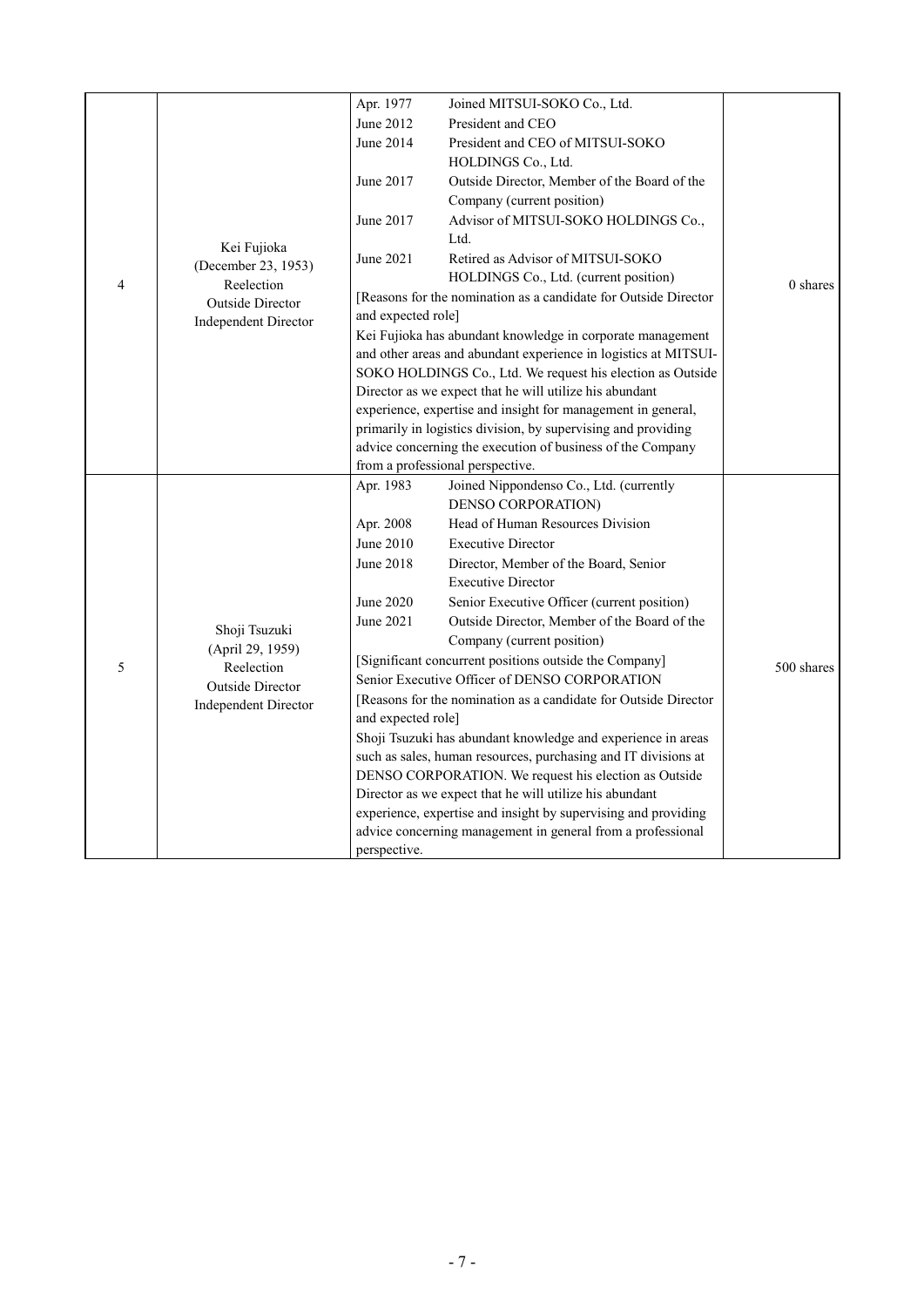|                                                                |                      | Apr. 1986                                                    | Joined Dai Nippon Printing Co., Ltd.                            |            |  |  |
|----------------------------------------------------------------|----------------------|--------------------------------------------------------------|-----------------------------------------------------------------|------------|--|--|
|                                                                |                      | Apr. 2005                                                    | General Manager of VR Planning and                              |            |  |  |
|                                                                |                      |                                                              | Development Office, DB Division, C&I                            |            |  |  |
|                                                                |                      |                                                              | Operations                                                      |            |  |  |
|                                                                |                      | July 2014                                                    | General Manager of Recruiting and Training                      |            |  |  |
|                                                                |                      |                                                              | Dept.                                                           |            |  |  |
|                                                                |                      | June 2018                                                    | Corporate Officer, General Manager of                           |            |  |  |
|                                                                |                      |                                                              | Recruiting and Training Dept., and Diversity                    |            |  |  |
|                                                                |                      |                                                              | Promotion Dept.                                                 |            |  |  |
|                                                                | Minako Miyama        | Oct. 2019                                                    | Corporate Officer, in charge of Recruiting and                  |            |  |  |
|                                                                | (January 15, 1962)   |                                                              | Training Dept., and Diversity Promotion Dept.                   |            |  |  |
| 6                                                              | New election         | June 2021                                                    | Director (current position)                                     | $0$ shares |  |  |
|                                                                | Outside Director     |                                                              | [Significant concurrent positions outside the Company]          |            |  |  |
|                                                                | Independent Director |                                                              | Director of Dai Nippon Printing Co., Ltd.                       |            |  |  |
|                                                                |                      |                                                              | [Reasons for the nomination as a candidate for Outside Director |            |  |  |
|                                                                |                      | and expected role]                                           |                                                                 |            |  |  |
|                                                                |                      |                                                              | In addition to her experience in the research and planning      |            |  |  |
|                                                                |                      |                                                              | development divisions at Dai Nippon Printing Co., Ltd., Minako  |            |  |  |
| Miyama has a proven track record as a leader in human resource |                      |                                                              |                                                                 |            |  |  |
|                                                                |                      |                                                              | development and ensuring diversity. We request her election as  |            |  |  |
|                                                                |                      |                                                              | Outside Director as we expect that she will provide advice on   |            |  |  |
|                                                                |                      | management reform from an objective and scientific viewpoint |                                                                 |            |  |  |
|                                                                |                      |                                                              | by utilizing her extensive experience, knowledge and insight.   |            |  |  |

(Notes) 1. The Company has entered into a directors and officers liability insurance policy as provided for in Article 430-3, paragraph (1) of the Companies Act with an insurance company that includes the Directors as insureds. This insurance policy covers compensation for damages, legal expenses, etc. incurred when claims for damages arise from liability borne by the insured persons in the course of execution of their duties as Director. However, cases where there are legal violations in the conduct of the insured persons are not covered. The full amount of the insurance premiums is borne by the Company, and the Company plans to renew the insurance policy with the same details during their terms of office.

- 2. Shoji Tsuzuki serves concurrently as Senior Executive Officer of DENSO CORPORATION, which has a commercial relationship with the Company and also competes with the Company in business related to automobile parts. There is no special interest between the other candidates and the Company.
- 3. Kei Fujioka, Shoji Tsuzuki and Minako Miyama are candidates for Outside Director. The Company registered Kei Fujioka and Shoji Tsuzuki with the Tokyo Stock Exchange and the Nagoya Stock Exchange as Independent Director pursuant to the rules of each Stock Exchange, and the Company plans to maintain such registration if they are reelected. Minako Miyama also satisfies the requirements for Independent Director pursuant to the rules of the Tokyo Stock Exchange and the Nagoya Stock Exchange, and the Company plans to register her as an Independent Director if she is elected.
- 4. At the conclusion of this Ordinary General Meeting of Shareholders, the tenures of Kei Fujioka and Shoji Tsuzuki as Outside Director will have been five (5) years and one (1) year, respectively.
- 5. Pursuant to the provision of Article 427, paragraph (1) of the Companies Act, the Company has concluded an agreement with each of Kei Fujioka and Shoji Tsuzuki to limit their liability for damages under Article 423, paragraph (1) of the same Act. The maximum amount of their liability for damages under this agreement is the minimum liability amount provided for by Article 425, paragraph (1) of the same Act. If Kei Fujioka and Shoji Tsuzuki are reelected, the Company plans to renew the aforementioned agreements with each of them. Furthermore, if Minako Miyama is elected, the Company plans to conclude an agreement, pursuant to the provision of Article 427, paragraph (1) of the Companies Act, with Minako Miyama to limit her liability for damages under Article 423, paragraph (1) of the same Act. The maximum amount of her liability for damages under this agreement will be the minimum liability amount provided for by Article 425, paragraph (1) of the same Act.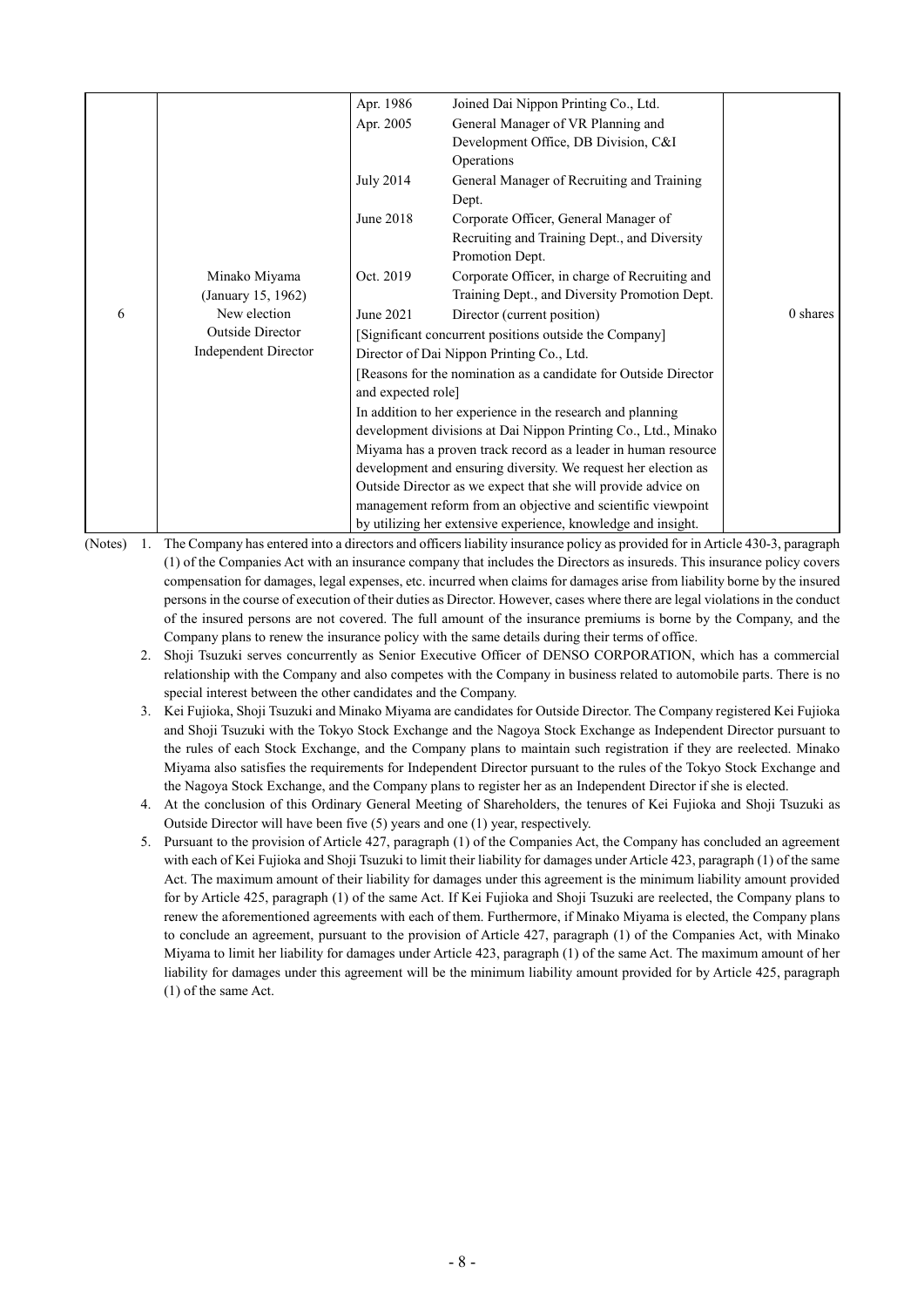#### (Reference) The abilities and experience of each candidate for Director (skill matrix) The abilities and experience of each candidate for Director are as follows.

|                |                  | Corporate                                | Technology |           | <b>SDGs</b>          |                                               |                                               | Overseas | Manufacturing                |                                                     |         |
|----------------|------------------|------------------------------------------|------------|-----------|----------------------|-----------------------------------------------|-----------------------------------------------|----------|------------------------------|-----------------------------------------------------|---------|
|                | Name             | management/<br>development<br>governance |            | Diversity | Carbon<br>neutrality | IT/DX                                         | Compliance                                    | business | (Production)<br>engineering) | Sales                                               | Finance |
| $\mathbf{1}$   | Hiroyoshi Ninoyu | $\left($                                 |            |           | - 1                  | $\left( \begin{array}{c} \end{array} \right)$ | $\left( \begin{array}{c} \end{array} \right)$ | (        |                              |                                                     |         |
| $\overline{2}$ | Koki Sato        | r.                                       |            |           | $(\ )$               |                                               |                                               |          | $(\quad)$                    | $\left( \begin{array}{c} \cdot \end{array} \right)$ |         |
| 3              | Hiroshi Nishida  |                                          |            |           |                      |                                               |                                               |          |                              |                                                     |         |
| 4              | Kei Fujioka      |                                          |            |           |                      |                                               |                                               |          |                              |                                                     |         |
| 5              | Shoji Tsuzuki    |                                          |            |           | $( \ )$              |                                               |                                               |          |                              |                                                     |         |
| 6              | Minako Miyama    | (                                        |            |           |                      |                                               |                                               |          |                              |                                                     |         |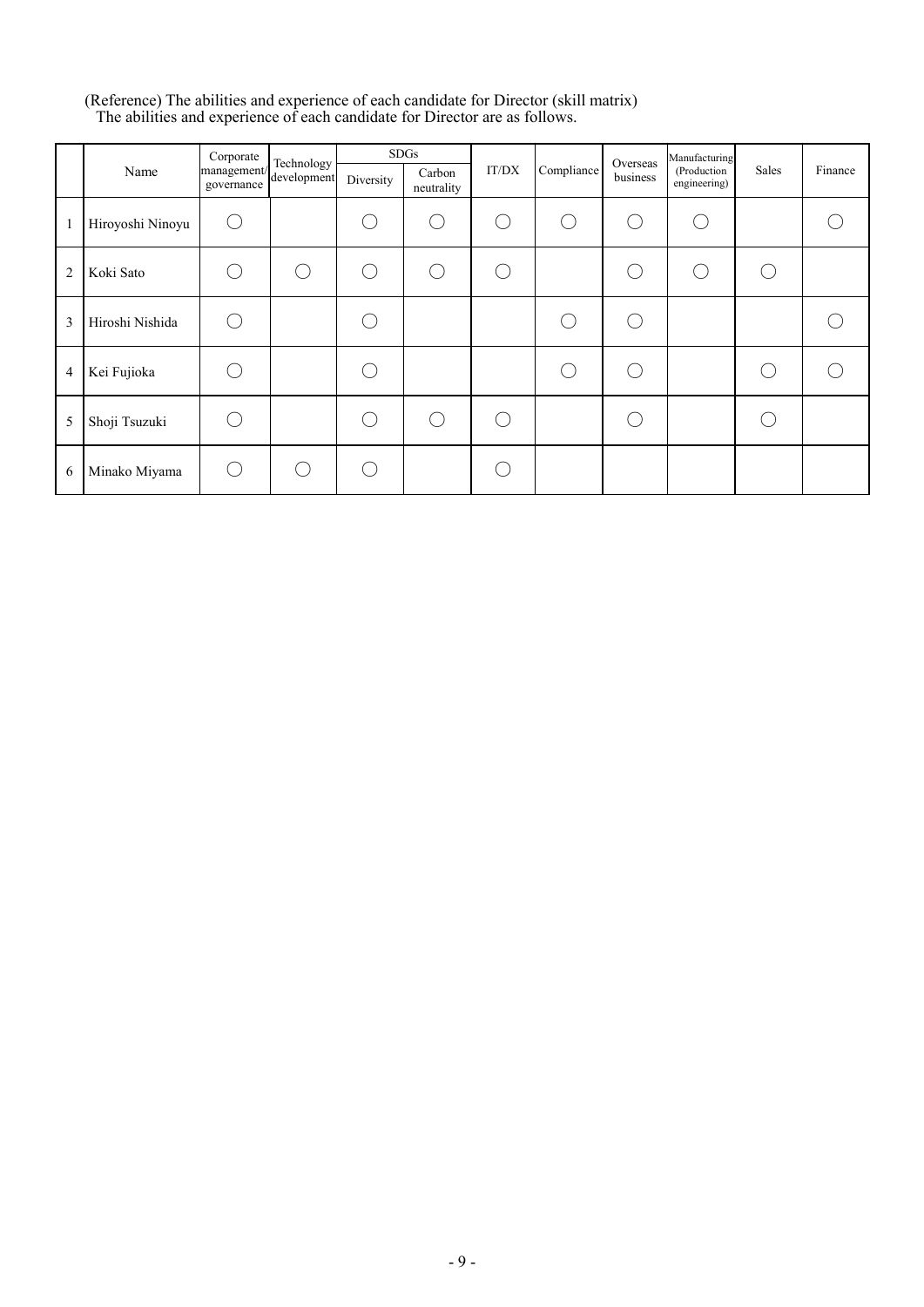## **Proposal No. 3** Payment of Bonuses to Directors

The Company proposes to pay bonuses to four (4) Directors, excluding Outside Directors, who were incumbent at the end of the 75th fiscal year in the total amount of ¥45,414,000 based on the policy below, which was determined by the Board of Directors.

The submission of this proposal to this Ordinary General Meeting of Shareholders was deliberated and reported on by the Remuneration Committee, which is chaired by an Outside Director, and was concluded to be appropriate.

### (Reference) Policy on Determining Bonuses

A proposal for the bonus amount for each Director (excluding Outside Directors) will be prepared based on factors such as consolidated operating income, which reflects the fundamental results of sales activities as a company, the business environment, the amount of bonuses paid to employees and the evaluation of each individual Director's activity, and decided by the Board of Directors upon deliberation and reporting by the Remuneration Committee, which is chaired by an Outside Director and was established as an advisory organization for the Board of Directors for the purpose of enhancing independence and transparency of decisions at meetings of the Board of Directors, and receiving approval for the total amount of bonus payments at the General Meeting of Shareholders.